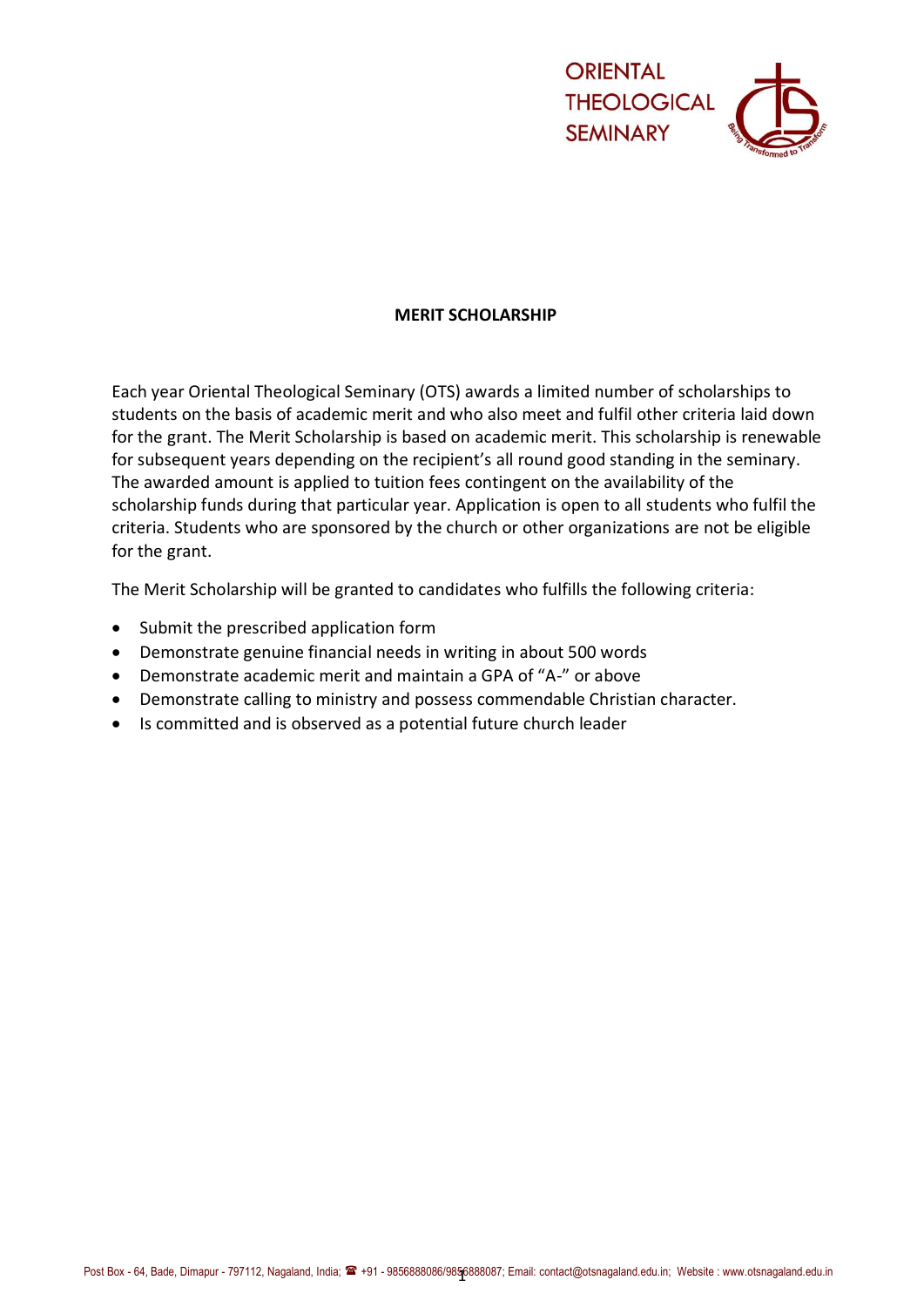### **ACADEMIC MERIT SCHOLARSHIP APPLICATION FORM**

\_\_\_\_\_\_\_\_\_\_\_\_\_\_\_\_\_\_\_\_\_\_\_\_\_\_\_\_\_\_\_\_\_\_\_\_\_\_\_\_\_\_\_\_\_\_\_\_\_\_\_\_\_\_\_



# **A. Name of the Student:**

|  | Previous College/Seminary attended:                                                                 |  |  |  |  |
|--|-----------------------------------------------------------------------------------------------------|--|--|--|--|
|  |                                                                                                     |  |  |  |  |
|  | Degree Obtained: _______________________ Division/percentage: ___________________                   |  |  |  |  |
|  |                                                                                                     |  |  |  |  |
|  |                                                                                                     |  |  |  |  |
|  | Current GPA in OTS (if applicable): ______________Class: ________________Year: ____________________ |  |  |  |  |
|  |                                                                                                     |  |  |  |  |
|  |                                                                                                     |  |  |  |  |
|  |                                                                                                     |  |  |  |  |
|  | If employed by the government, state the department and the designation/position:                   |  |  |  |  |
|  |                                                                                                     |  |  |  |  |
|  |                                                                                                     |  |  |  |  |
|  |                                                                                                     |  |  |  |  |
|  |                                                                                                     |  |  |  |  |
|  |                                                                                                     |  |  |  |  |
|  |                                                                                                     |  |  |  |  |
|  |                                                                                                     |  |  |  |  |
|  | If employed by the government, state the department and the designation/position:                   |  |  |  |  |
|  |                                                                                                     |  |  |  |  |
|  |                                                                                                     |  |  |  |  |
|  |                                                                                                     |  |  |  |  |
|  |                                                                                                     |  |  |  |  |
|  |                                                                                                     |  |  |  |  |